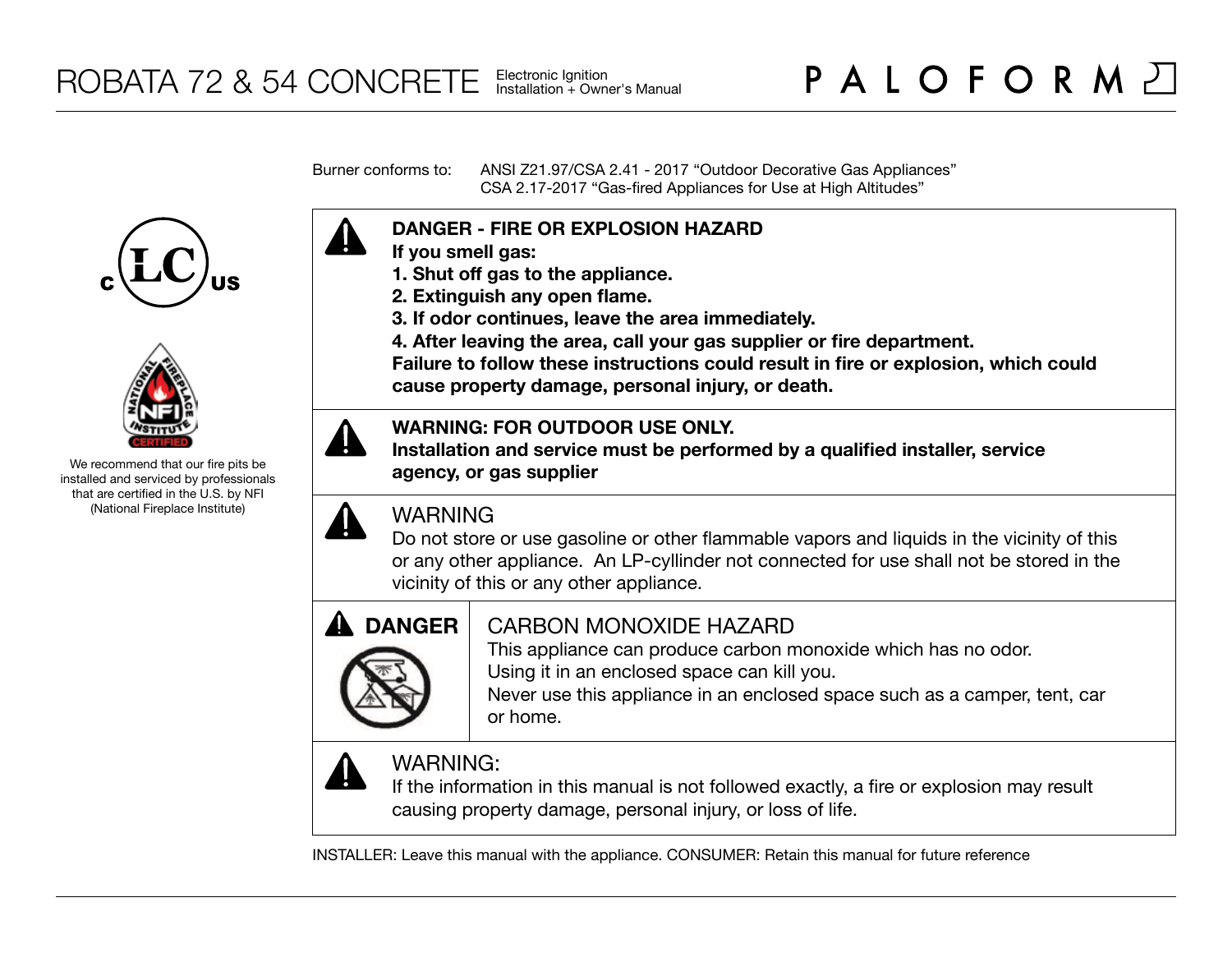# WARNINGS:

IMPORTANT: This appliance should be inspected before use and at least once annually by a qualified service person.

More frequent cleaning may be required as necessary. It is imperative that the control compartment, burners and circulating air passageways of the appliance be kept clean.

DANGER: Carbon monoxide poisoning can lead to death!

CARBON MONOXIDE POISONING: Early signs of carbon monoxide poisoning resemble the flu, with symptoms including headache, dizziness, or nausea. If you experience these signs, the Fire Pit may not be working properly. Get fresh air at once! Have the Fire Pit serviced. Some people are more affected by carbon monoxide than others, including pregnant women, people with heart or lung disease or anemia, those under the influence of alcohol, and those at high altitudes.

#### NATURAL GAS AND PROPANE:

To assist in detecting leaks, an odorant has been added to natural gas and propane. However, this odorant can fade, and gas may be present even though no odor exists. Make certain you read and understand all warnings. Keep this manual for reference. It is your guide to safe and proper operation of this appliance.

WARNING: Any modification to this appliance or its controls can be dangerous.

- 1. This appliance, as supplied, is only for use with the type of gas indicated on the rating plate.
- 2. When this appliance is connected to a fixed piping system, the installation must conform to local codes. or in the absence of local codes, to the National Fuel Gas Code, ANSI Z223.1/NFPA 54, or the International Fuel Gas Code.
- 3. Keep the appliance area clear and free from combustible materials, gasoline and other flammable vapors and liquids
- 4. Do not burn solid fuel in this appliance. Do not use this appliance to cook food or to burn paper or other objects.
- 5. Children and adults should be alerted to the hazards of high surface temperatures and should stay away to avoid burns or clothing ignition.
- 6. Clothing or other flammable materials should not be hung from the appliance, or placed on or near the appliance.
- 7. Young children should be carefully supervised when they are in the area of the appliance.
- 8. Do not use the appliance if any part has been under water. Immediately call a qualified service technician to inspect the appliance and to replace any part of the control system and any gas control which has been under water.
- 9. Inspect the appliance before each use.

10. Turn the appliance off and let cool before servicing, installing, repairing or covering. Any guard or other protective device removed for servicing the appliance must be replaced prior to operating the appliance. Only a qualified service person should install, service, or repair the appliance.

## HIGH ALTITUDE INSTALLATION

The appliance is certified for installations up to 4500' (1372 m) above sea level per CSA 2.17-2017. At this altitude range, no changes to the appliance are required but heat ratings are derated per the table on rating plate. Please contact Paloform for information regarding installation above 4500' (1372 m).

## LOCAL CODES

The installation of this appliance must conform with local codes, or in the absence of local codes, with the National Fuel Gas Code, ANSI Z223.1 • NFPA 54; National Fuel Gas Code; Natural Gas and Propane Installation Code, CSA B149.1; or Propane Storage and Handling Code, CSA B149.2, as applicable.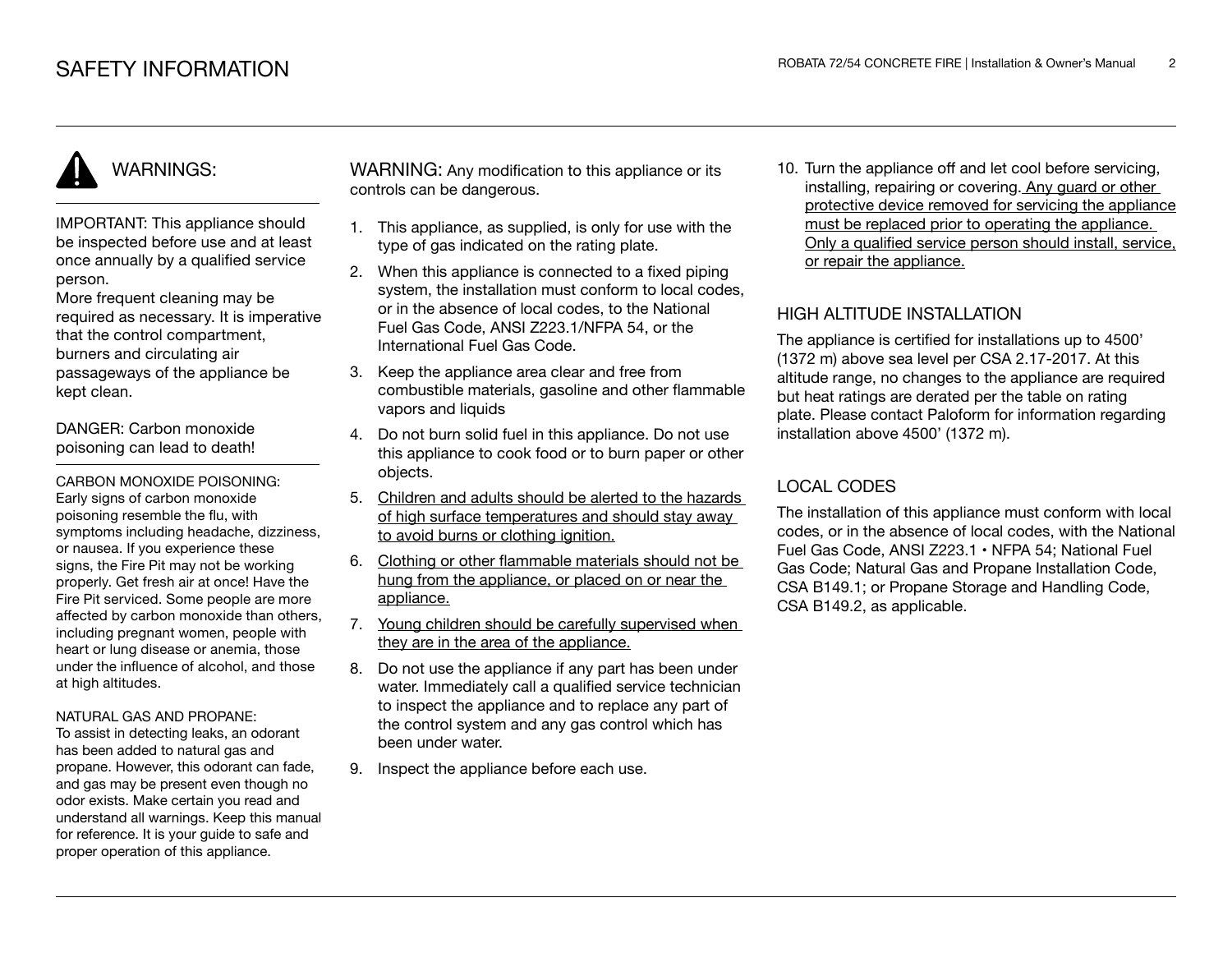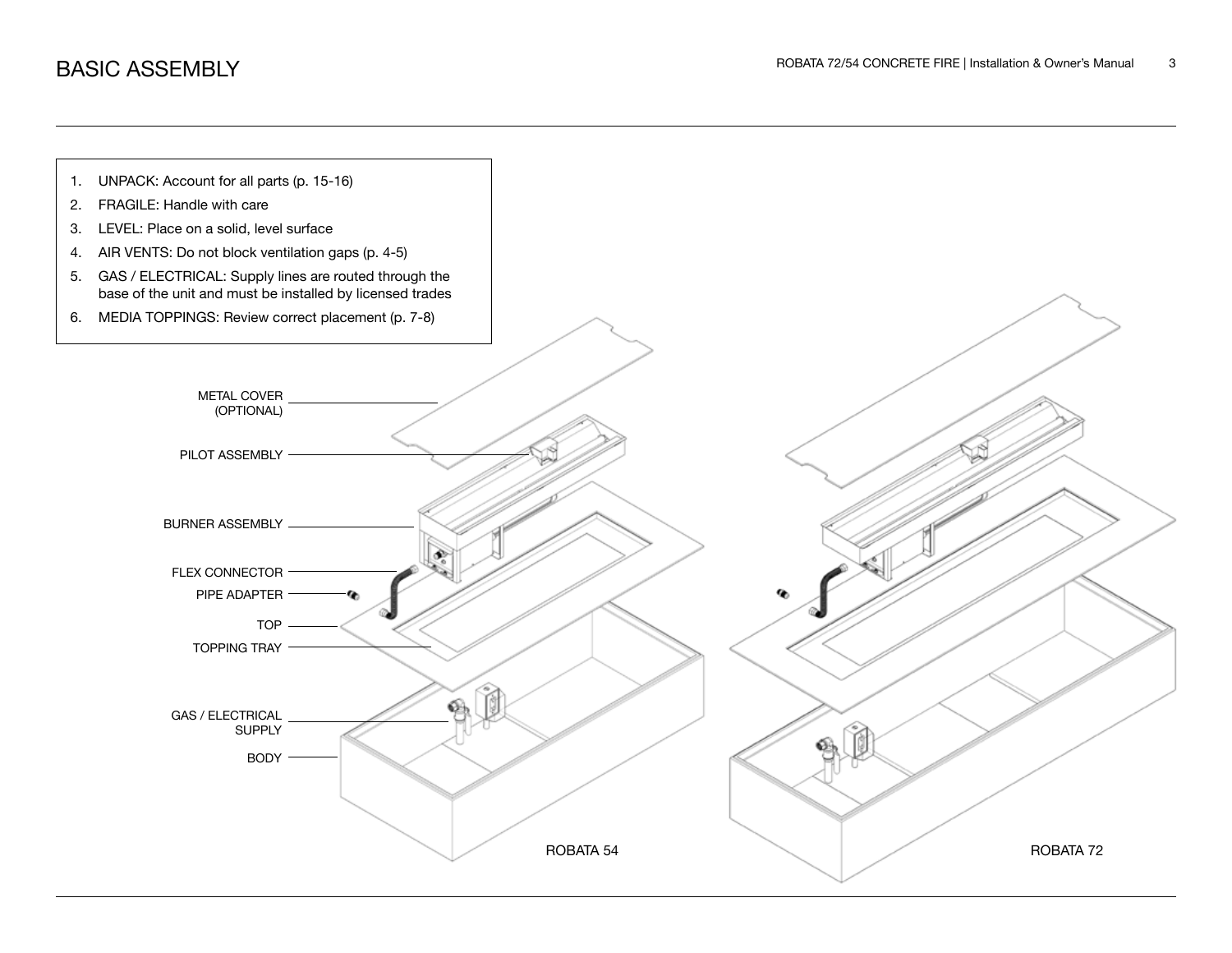

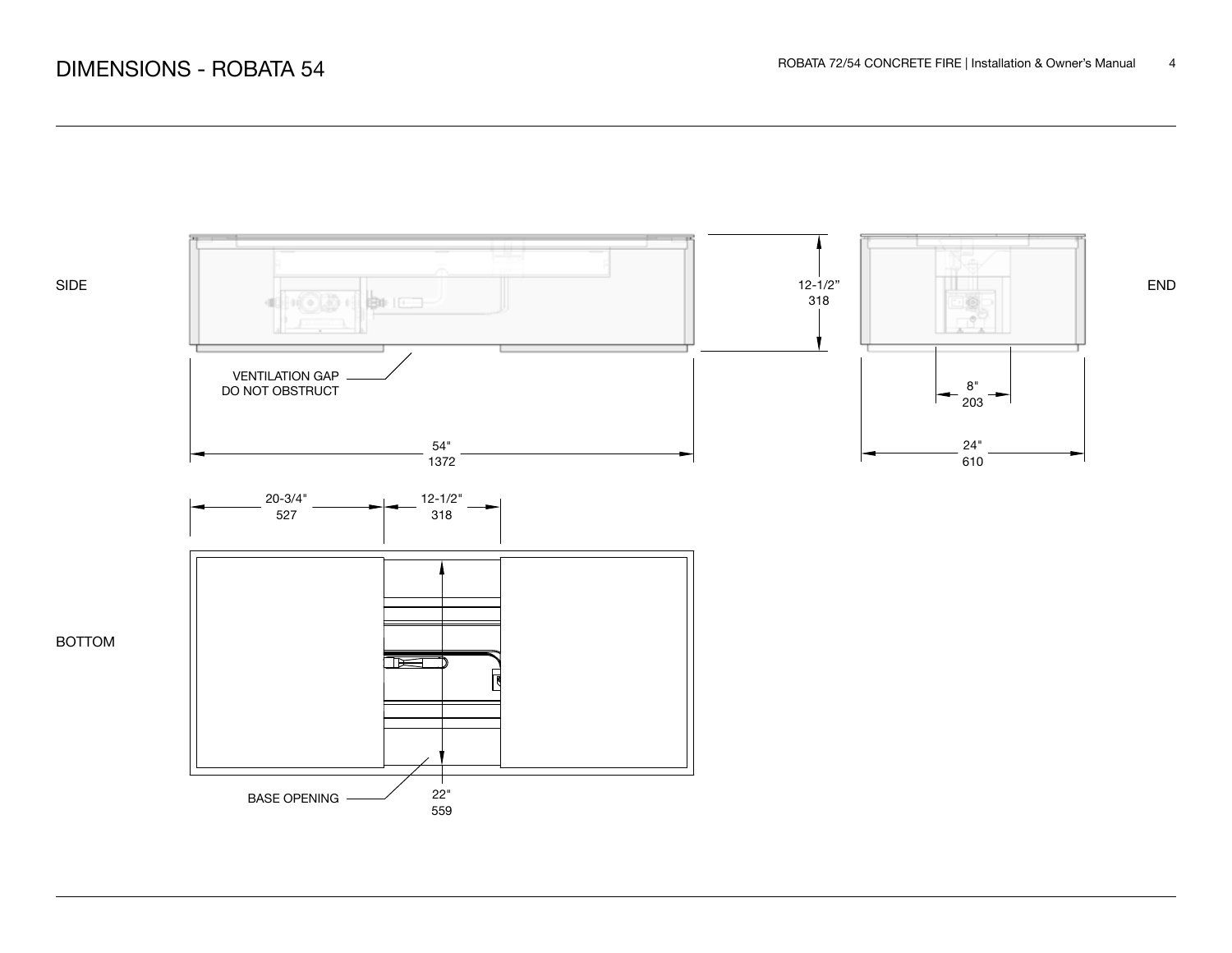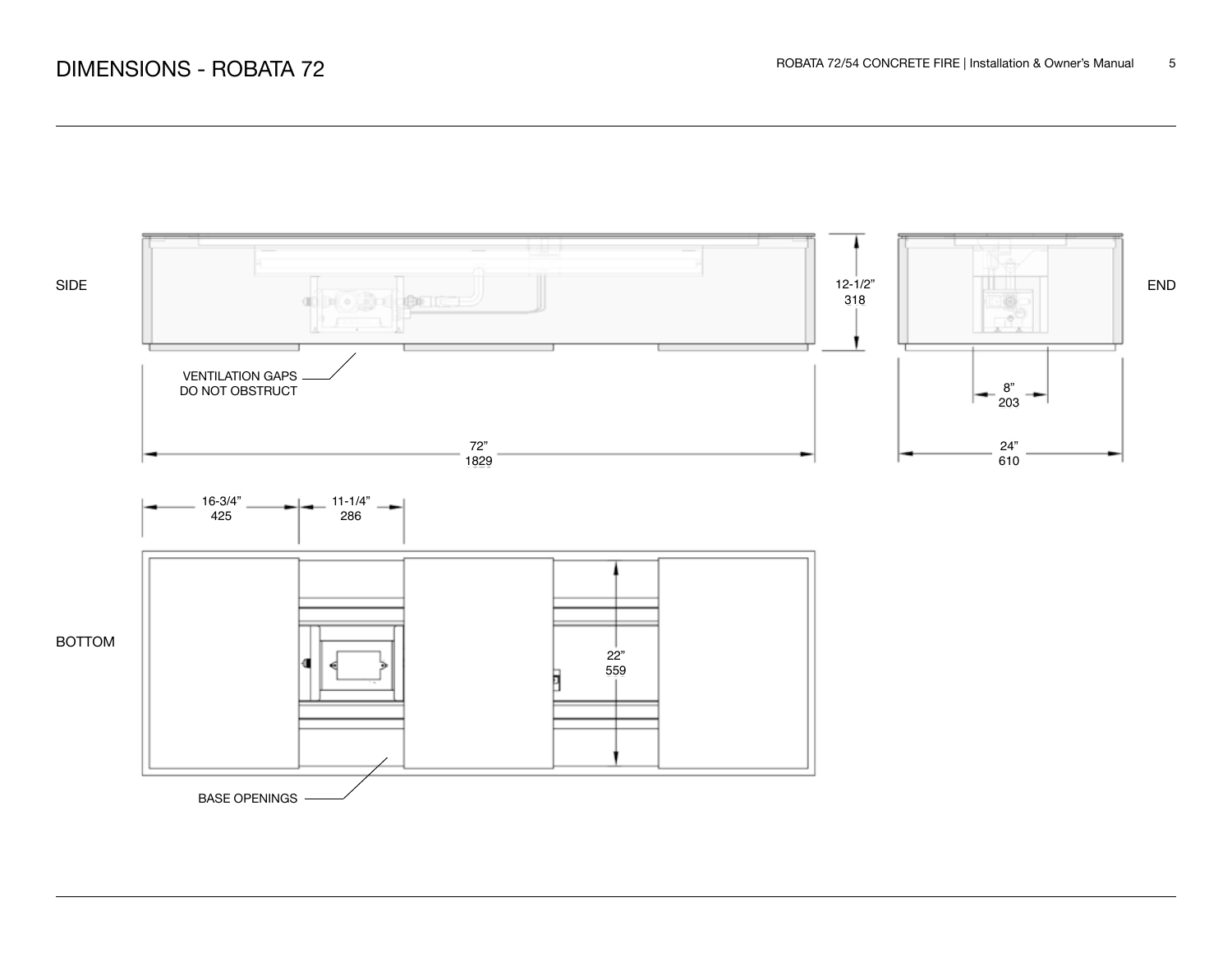

MINIMUM CLEARANCES TO COMBUSTIBLES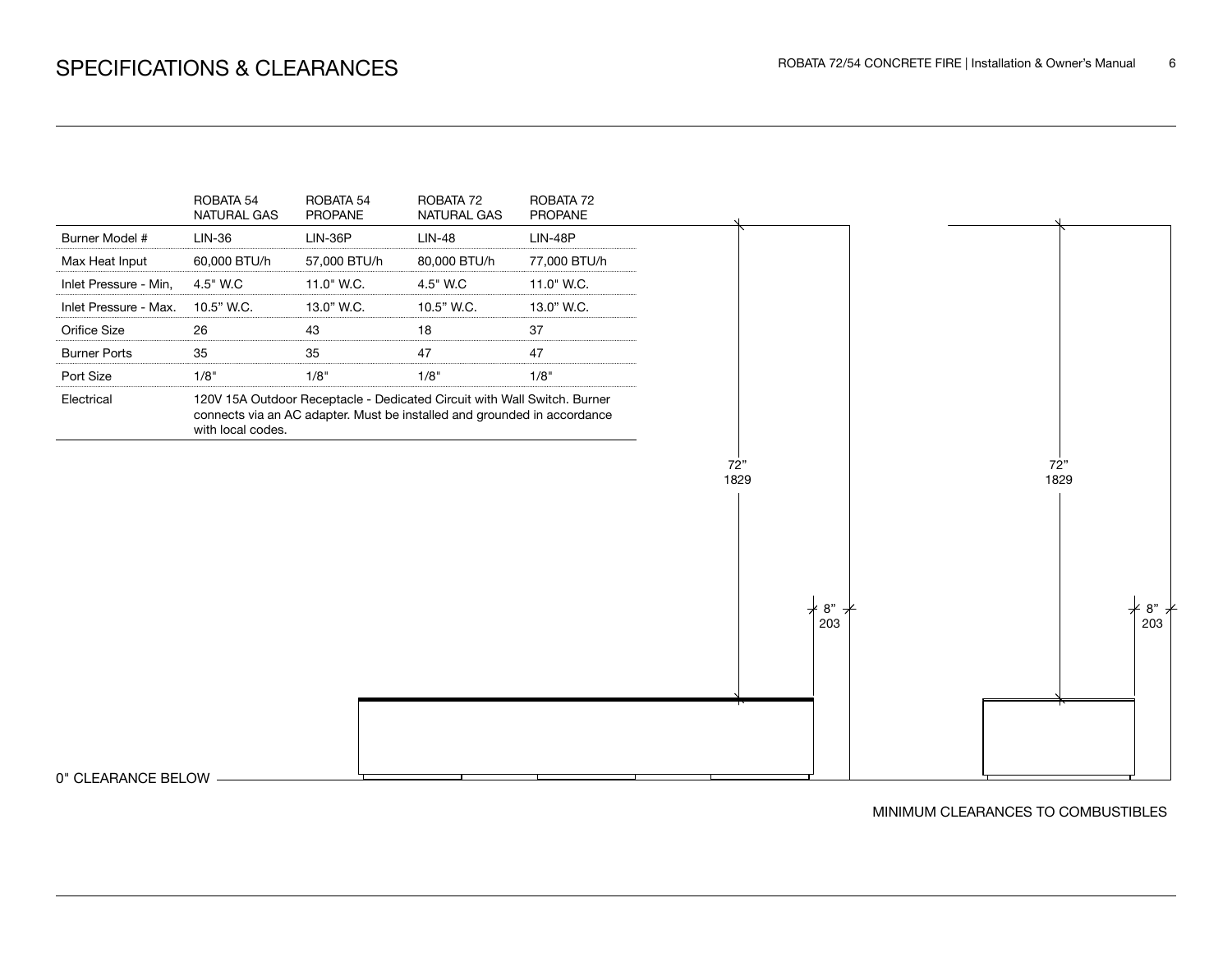#### WARNING:

Failure to position parts in accordance with these diagrams and instructions and/or failure to use parts specifically approved for use with this appliance may result in property damage or personal injury.

Do not remove the data plates attached to the Outdoor Fire Pit Burner. These plates contain important information.

#### NOTICE:

Installation and repair should be done by a qualified service person. The appliance should be inspected before use and at least once annually by a qualified service person. More frequent cleaning may be required as necessary. It is imperative that control compartment, burner ports and circulating air passageways of the appliance be kept clean.

## CAUTION:

New Lava Rock may pop or crackle when first heated. This should subside after 30 minutes to one hour or more of operation. Maintain safe distance during this time.

## TO ASSEMBLE THE FIRE PIT

- 1. Assemble fire pit housing per diagram on page 3.
- 2. Connect the Burner Assembly to the gas supply using the supplied flex connector, following the instructions on page 9.
- 3. Carefully leak test all connections following the procedure on page 9.
- 4. Fill the burner trough evenly with burner media (crushed tempered glass for natural gas; volcanic rock for propane). Do not obstruct the pilot ignition port with burner media! Do not use media not supplied by Paloform!
- 5. Place the burner assembly on a stable surface. Ensure burner is level.
- 6. Follow the Initial Lighting Instructions on page 10. Make sure that the flame is even along the burner length and appliance is fully operational and safe for use. Turn OFF the appliance and let it cool before proceeding to the next step.
- 7. Carefully lift the burner and place it in the Robata body. (See page 3)
- 8. Place and evenly distribute decorative topping media (lava rock or tempered glass pebble) on top of burner media. (See page 8). Decorative media should be brought level with the top of the pilot cover. An uneven or excessively thick layer of topping can result in an uneven flame.

### Do not obstruct PILOT IGNITION PORT!

9. Correct flame appearance:



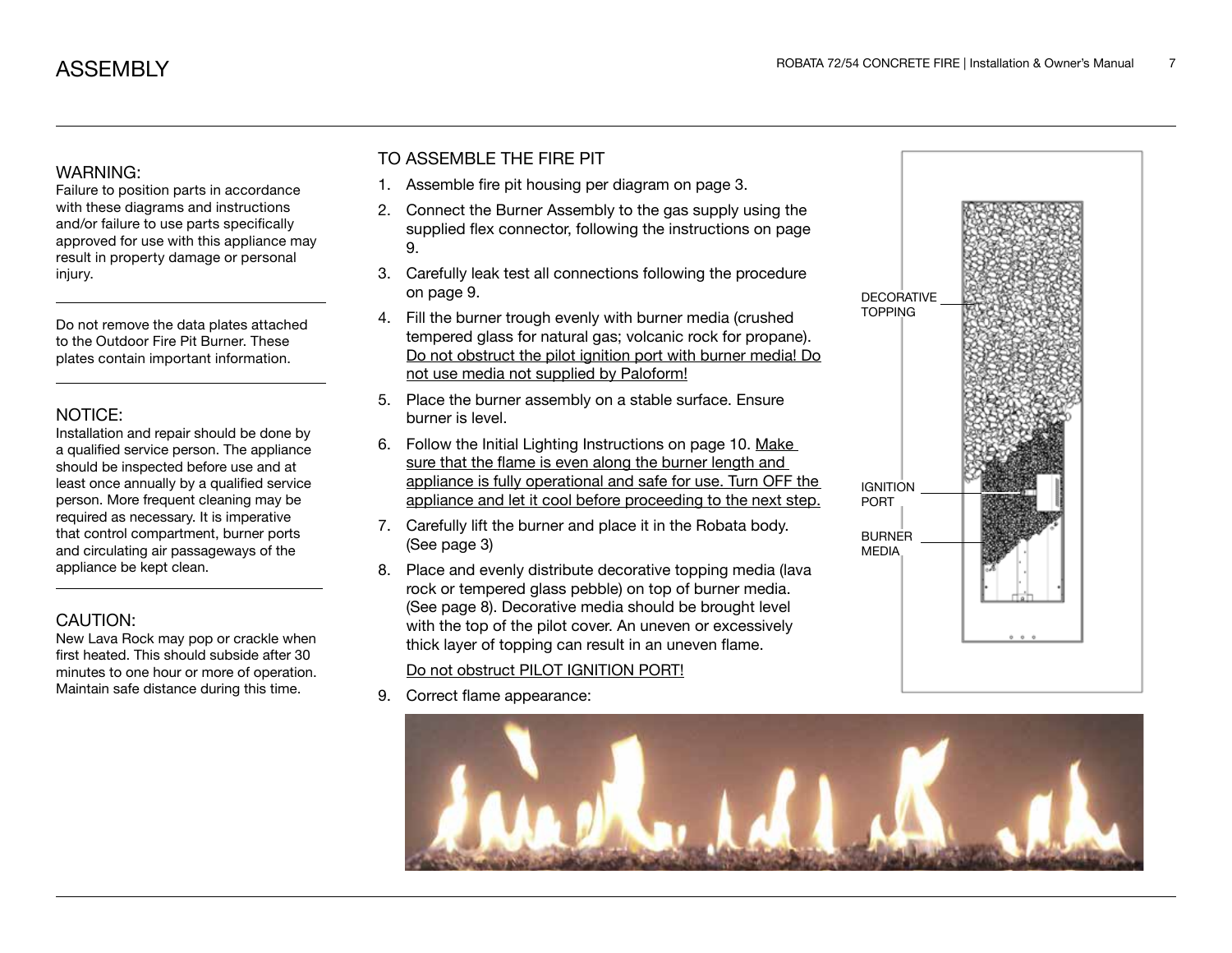

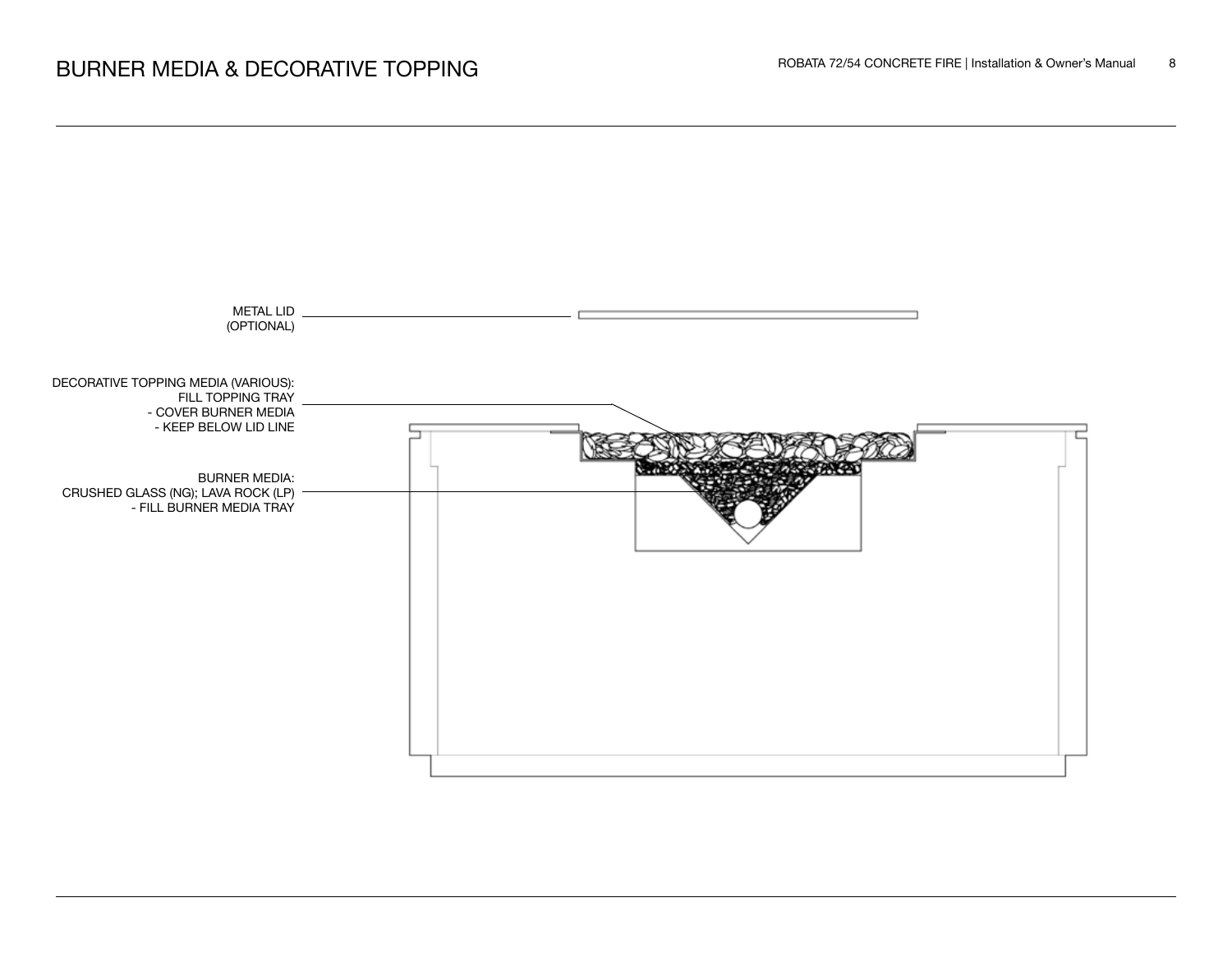# WARNING:

A qualified service person must connect the appliance to the gas supply. Follow all local codes.

#### CAUTION:

Use only new black iron or steel pipe. Internally tinned copper tubing may be used in certain areas. Use pipe of 1/2" diameter or greater to allow proper gas volume to Outdoor Fire Pit Burner. If pipe is too small, undue loss of pressure will occur.

#### INSTALLATION ITEMS NEEDED: Before installing the Outdoor

Fire Pit, make sure you have all items listed bellow:

- piping (check local codes)
- sealant
- manual shutoff valve
- adjustable (crescent) wrench or pliers
- sediment trap
- tee joints
- pipe wrench

## INSTALLATION REQUIREMENTS

Installation must include a manual shutoff valve, union, and plugged 1/8" NPT tap. Locate NPT tap within reach for test gauge hook up. NPT tap must be upstream from the appliance.

Apply pipe joint sealant lightly to male threads. This will prevent excess sealant from going into pipe. Excess sealant in pipe could result in a clogged burner injector.

Install sediment trap in supply line as shown below. Locate sediment trap where it is within reach for cleaning and trapped matter is not likely to freeze.

A sediment trap prevents moisture and contaminants from entering the Outdoor Fire Pit controls. If a sediment trap is not installed, or is installed incorrectly, the unit may not work properly.

APPROVED FLEXIBLE GAS HOSE

## CHECKING GAS CONNECTION

WARNING: Test all gas piping and connections for leaks after installing or servicing. Correct all leaks immediately.

WARNING: Never use an open flame to check for a leak. Apply a mixture of liquid soap and water to all joints. Bubbles forming on joints while the gas is running indicate a leak. Correct all leaks at immediately.

Test Pressures in Excess Of 1/2 psi (3.5 kPa) This appliance and its individual shutoff valve must be disconnected from the gas supply piping system during any pressure testing of that system at test pressures in excess of ½ psi (3.5 kPa).

Test Pressures Equal To or Less Than 1/2 psi (3.5 kPa) This appliance must be isolated from the gas supply piping system by closing its individual manual shutoff valve during any pressure testing of the gas supply piping system at test pressures equal to or less than ½ psi (3.5 kPa).

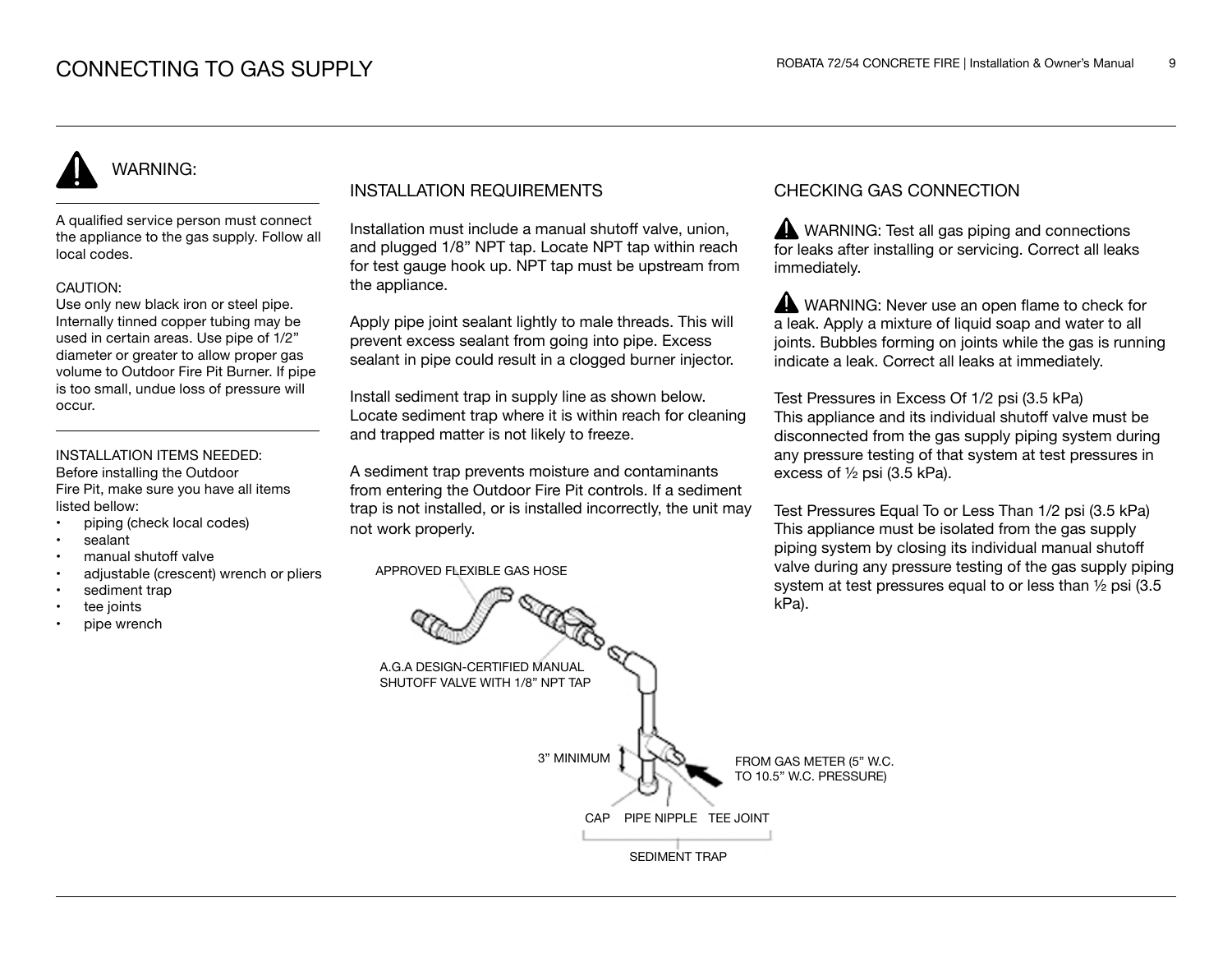# WARNINGS:

Failure to follow these instructions exactly may result in fire or explosion causing property damage, personal injury or loss of life.

Before operating the appliance, check all around the appliance area and on the surrounding floor for the smell of gas - some gas is heavier than air and may settle on the floor in the event of a leak. IF YOU SMELL GAS, follow the safety instructions on page 1 of this manual.

This appliance is equipped with an ignition device that automatically lights the pilot. Do not try to light the pilot manually.

The main gas valve in this appliance is not serviceable and does not have any control knobs or switches to operate. Do not remove the heat shields covering the valve and electronic devices. Do not try to repair or modify the valve, as doing so may result in a fire or explosion. Call a qualified service technician if you have any safety concerns.

Do not use this appliance if any part of it has been under water. Immediately call a qualified service technician to inspect the appliance and to replace any part of the control system and any gas control that has been under water.

Improper installation, adjustment, alteration, service or maintenance can result in injury or property damage. For assistance or additional information, consult a qualified installer, service agency or the gas supplier.

Do not store or use gasoline or other flammable vapors or liquids in the vicinity of this appliance.

## INITIAL LIGHTING INSTRUCTIONS

Before placing burner assembly into a housing:

- 1. Purge air from the supply line.
- 2. Test for leaks in each of the following locations:
	- The gas supply line connection to the main valve;
	- The Burner connections and pilot;
	- All joints on the valve and control body;
	- All field made joints and gas shutoff valves;
	- All factory made joints and connections.
- 3. You may check for gas leaks using one of the following methods only:
	- Soap and water solution. WARNING: If using a soap and water solution to test for leaks, DO NOT spray the solution onto electronic parts;
	- An approved leak testing spray;
	- An electronic sniffer. NOTE: Remove any excess pipe compound from connections if using this method, as the compound can set off electronic sniffers.

## DANGER: NEVER USE AN OPEN FLAME TO CHECK FOR GAS LEAKS.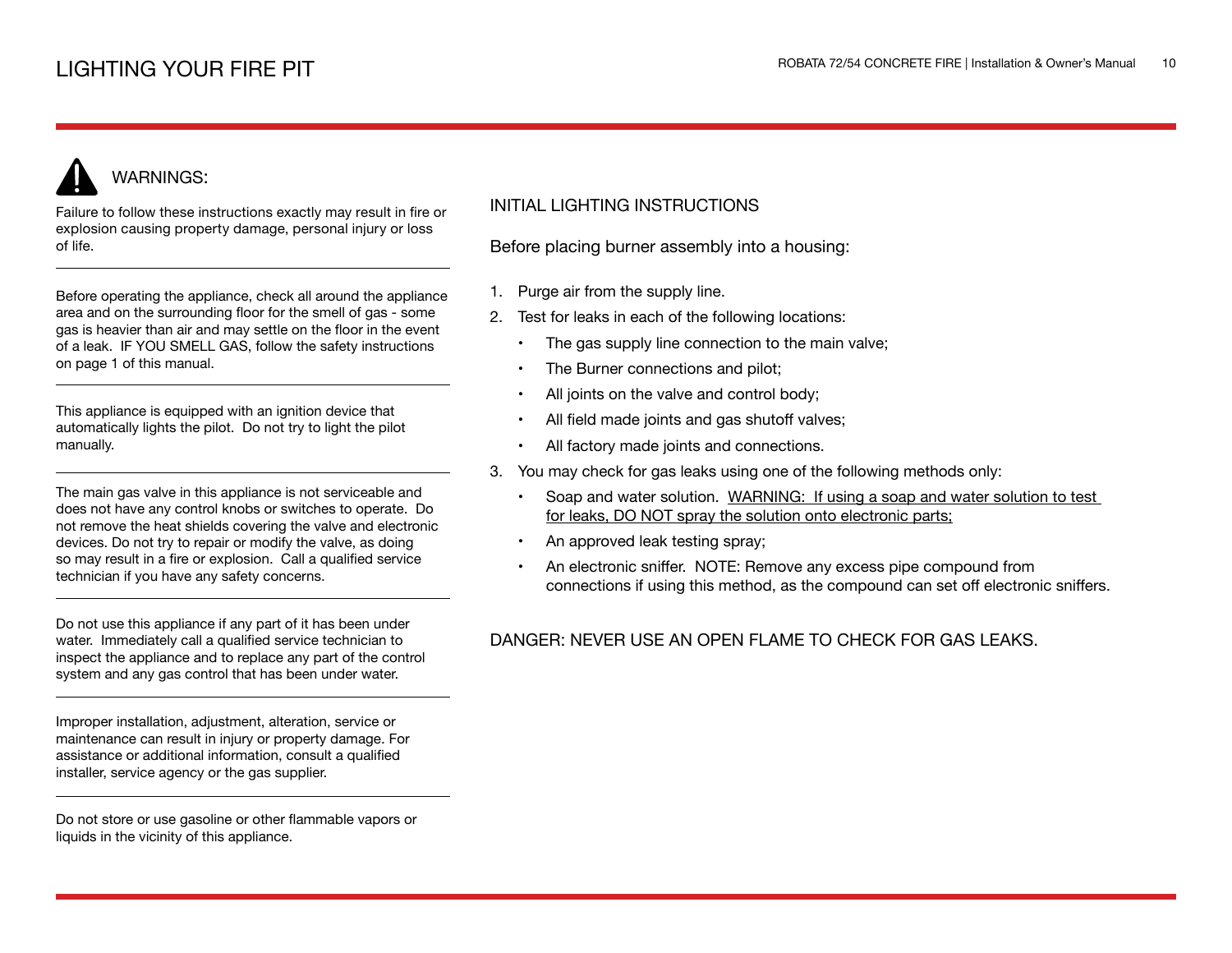## WARNING:

This appliance is designed to be connected to a power source that is controllable by a switch.

Do not connect 24 VAC AC adapter to a live power source.

### OPERATING INSTRUCTIONS

- 1. STOP! Read the safety information on pages 1, 2 and 10 of this manual.
- 2. Turn off all electric power to the appliance.
- 3. Do not attempt to light the pilot manually.
- 4. Turn the manual gas control valve to the OFF position.
- 5. Wait five (5) minutes to clear out any residual gas, then check for the smell of gas at and around the appliance, including near the floor. If you smell gas, STOP! Follow the instructions on page 1 of this manual. If you do not smell gas, continue to the next step.
- 6. Turn the manual gas control valve to the ON position.
- 7. Plug the supplied 24 VAC AC adapter into a 110V power outlet.
- 8. Connect the AC adapter to the AC input plug at the unit.
- 9. Place Burner Assembly in Housing
- 10. To ignite burner, turn on electric power to the appliance.
- 11. To turn off appliance, turn off electric power to the appliance.

### TURNING OFF THE GAS TO THE APPLIANCE

- 1. Turn off all electric power supplied to the appliance if service is to be performed. Unplug the 24 VAC AC adapter from the power outlet.
- 2. If necessary, remove the burner from the housing to access the manual gas valve.
- 3. Turn the main manual shutoff valve to the full OFF position.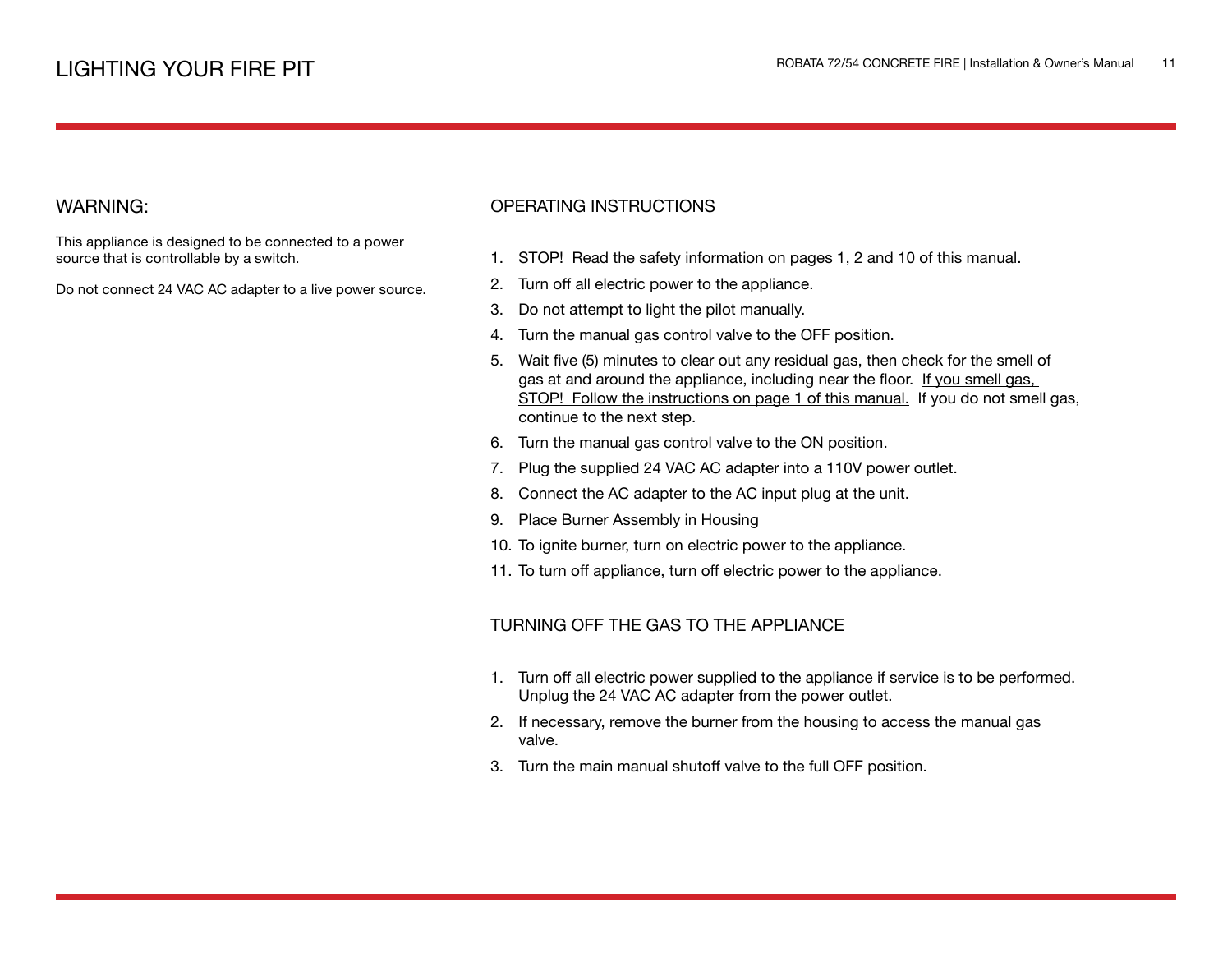## KEEP YOUR FIRE PIT COVERED

Covering your fire pit with its all-weather cover when not in use will prolong the life of all its components.

WARNING: Turn off gas before servicing fire pit.

We recommend that a qualified service technician perform the following check-ups at the beginning of each fire pit season.

If any irregularities are apparent with operation. Please refer to Troubleshooting guide, pages 13-14.

# BURNER ELEMENT AND PILOT

Inspect the burner at regular intervals at least twice a year. Keep the burner and pilot area clean by vacuuming or brushing. Make sure the burner porting and burner air openings are free of obstructions at all times. Remove pilot cover to inspect pilot.

Remove topping from top of burner ring and Inspect area around the burner. Remove any lint or foreign material with a brush or vacuum cleaner.

## PILOT FLAME

The flames from the pilot should be visually checked as soon as the unit is installed, and periodically during normal operation. The pilot flame must always be present when the fire pit is in operation. The pilot flame has two distinct flames: one engulfing the flame sensor and the other reaching to the main burner.



![](_page_11_Figure_13.jpeg)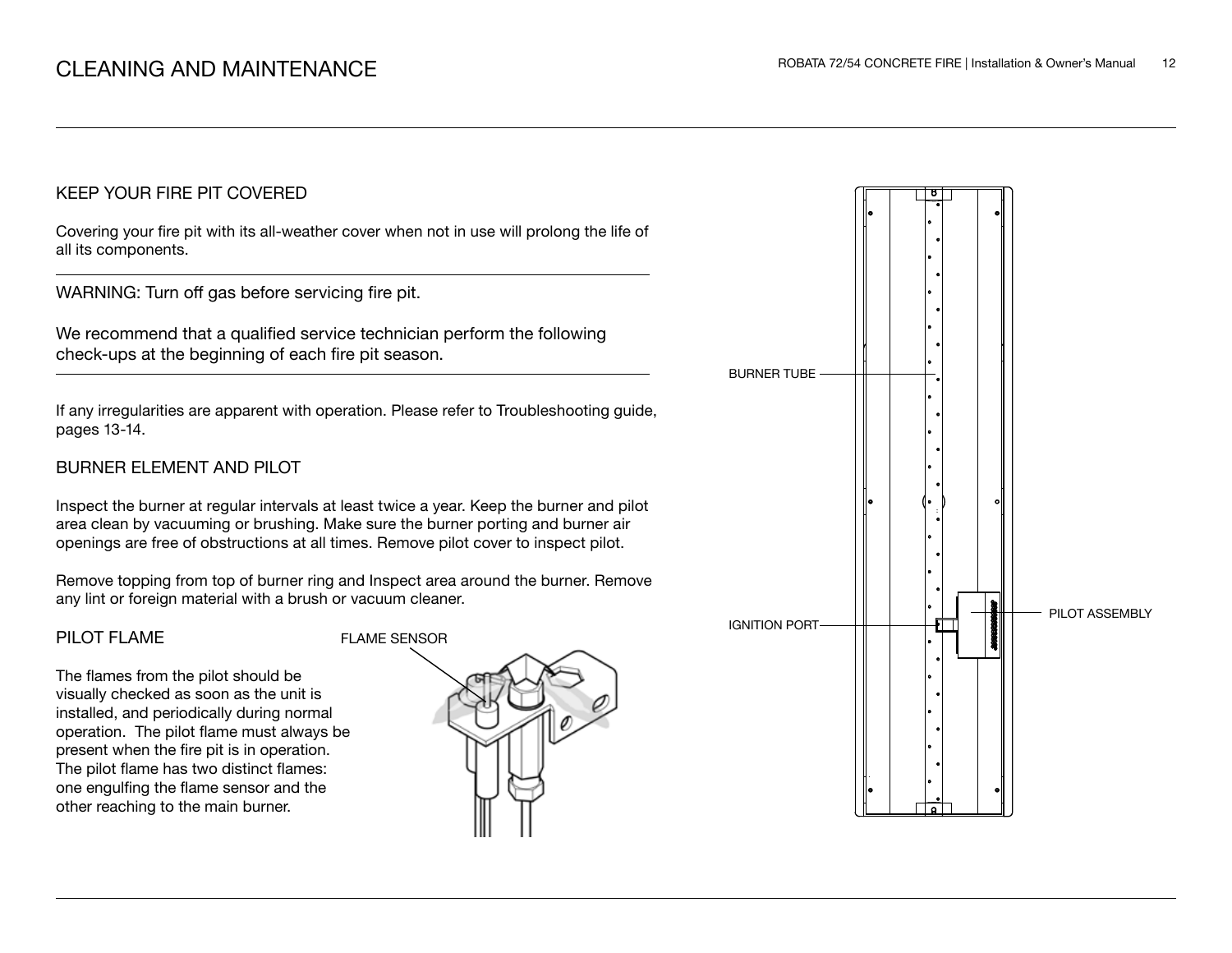| WARNING:                                                                                                                                                                                                                                                                                                                   | <b>OBSERVED PROBLEM</b>                                                                                                                                                                 |    | <b>POSSIBLE CAUSE</b>                             |         | <b>REMEDY</b>                                                                                                                                                                                                                     |
|----------------------------------------------------------------------------------------------------------------------------------------------------------------------------------------------------------------------------------------------------------------------------------------------------------------------------|-----------------------------------------------------------------------------------------------------------------------------------------------------------------------------------------|----|---------------------------------------------------|---------|-----------------------------------------------------------------------------------------------------------------------------------------------------------------------------------------------------------------------------------|
| Turn off appliance and let cool before<br>servicing. Only a qualified service person<br>should service and repair this appliance.                                                                                                                                                                                          | Burner shuts off/relights intermittently.                                                                                                                                               |    | Wind or gusts in excess of 16 km/h<br>$(10$ mph). |         | Protect pilot from wind with<br>decorative topping - sides of pilot<br>housing may be covered. DO<br>NOT BLOCK IGNITION PORT.<br>In the case of consistently windy<br>conditions, a protective glass<br>barrier may be necessary. |
|                                                                                                                                                                                                                                                                                                                            |                                                                                                                                                                                         | 2. | Air present in gas line                           | 2.      | Ensure gas line is thoroughly bled                                                                                                                                                                                                |
|                                                                                                                                                                                                                                                                                                                            |                                                                                                                                                                                         | 3. | Not enough air to pilot                           | 3.      | Ensure ventilation holes/gaps are<br>not obstructed                                                                                                                                                                               |
|                                                                                                                                                                                                                                                                                                                            | Unit is smoking / sooting excessively.<br>(Note: It is natural and unavoidable for<br>appliance sets to produce moderate<br>levels of carbon (soot) where flames<br>contact the media.) | 1. | Poor fuel quality                                 |         | Contact local natural gas<br>company                                                                                                                                                                                              |
| IMPORTANT: Operating unit where<br>impurities in air exist may create<br>odors. Cleaning supplies, paint, paint<br>remover, cigarette smoke, cements<br>and glues, new carpet or textiles,<br>etc., create fumes. These fumes may<br>mix with combustion air and create<br>odors. These odors will disappear<br>over time. |                                                                                                                                                                                         | 2. | Excessive flame impingement or<br>blockage        | 2.      | Separate the stones to allow<br>more flame passage                                                                                                                                                                                |
|                                                                                                                                                                                                                                                                                                                            |                                                                                                                                                                                         | 3. | Improper fuel/air mixture                         | 3.      | Remove any foreign items from<br>the flame pattern and/or check<br>for proper orifice sizing                                                                                                                                      |
|                                                                                                                                                                                                                                                                                                                            | Burner is excessively noisy<br>(Note: The movement and combustion                                                                                                                       |    | Passage of air/gas across irregular<br>surfaces   |         | Relieve any tight bends or kinks<br>in gas supply line                                                                                                                                                                            |
|                                                                                                                                                                                                                                                                                                                            | of gas will create low, unavoidable<br>levels of noise.)                                                                                                                                | 2. | Excessive gas pressure on natural<br>gas units    | 2.      | Check/reset gas regulator<br>pressure                                                                                                                                                                                             |
|                                                                                                                                                                                                                                                                                                                            | Gas odor even when power is off                                                                                                                                                         | 1. | Gas leak. See Warning statement<br>above.         | $1_{-}$ | Locate and correct all leaks (see<br>Checking Gas Connections, pg 9)                                                                                                                                                              |
|                                                                                                                                                                                                                                                                                                                            |                                                                                                                                                                                         | 2. | Main gas valve defective.                         | 2.      | Replace gas valve                                                                                                                                                                                                                 |
|                                                                                                                                                                                                                                                                                                                            | Unit produces unwanted odors                                                                                                                                                            | 1. | Gas leak. See Warning statement<br>below.         | 1.      | Locate and correct all leaks (see<br>Checking Gas Connections, pg 9)                                                                                                                                                              |

![](_page_12_Picture_3.jpeg)

Shut off gas supply. Do not try to light any appliance. Do not touch any electrical switch; do not use any phone in the vicinity of the appliance.

Immediately call your gas supplier from a safe distance. Follow your gas supplier's instructions.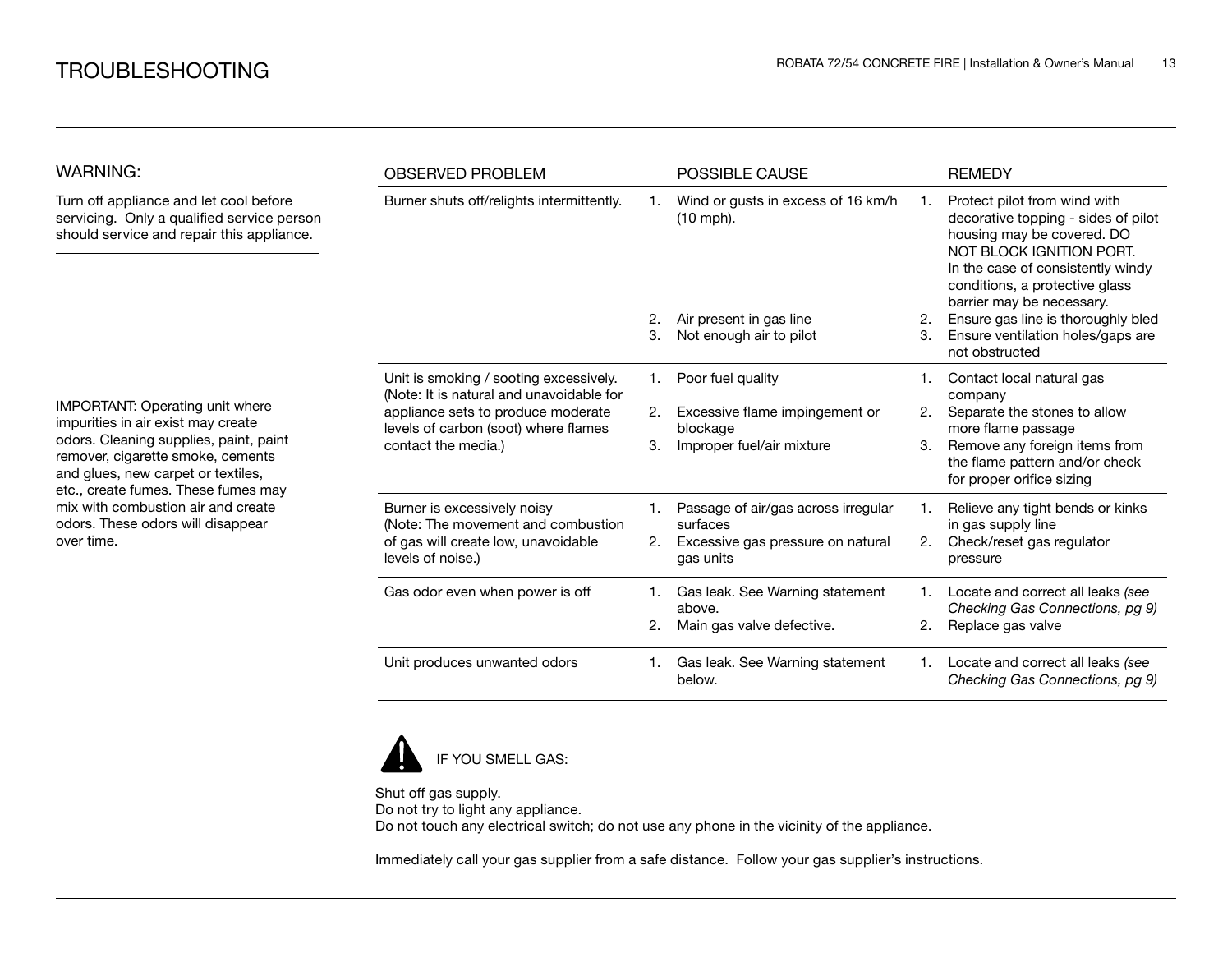WARNING:

| WARNING:                                                                                                                          | <b>OBSERVED PROBLEM</b>                                               |          | POSSIBLE CAUSE                                                                                                 |                | <b>REMEDY</b>                                                                                                                                                                                                                                                          |
|-----------------------------------------------------------------------------------------------------------------------------------|-----------------------------------------------------------------------|----------|----------------------------------------------------------------------------------------------------------------|----------------|------------------------------------------------------------------------------------------------------------------------------------------------------------------------------------------------------------------------------------------------------------------------|
| Turn off appliance and let cool before<br>servicing. Only a qualified service person<br>should service and repair this appliance. | When power is turned on, nothing<br>happens                           | 1.       | No power to unit                                                                                               | 1.<br>2.<br>4. | Check connections between<br>controls, power adapter and<br>power source<br>Check power at source<br>Verify that power adapter is<br>functioning correctly<br>If you are using a third-party<br>remote control unit, verify that<br>this unit is functioning correctly |
|                                                                                                                                   | When power is turned on, there is a<br>spark at pilot but no ignition | 2.<br>3. | Gas supply turned off or manual<br>shutoff valve closed<br>Air in gas lines when installed<br>Pilot is clogged | 1.<br>2.<br>3. | Turn off gas supply or open<br>manual shutoff valve<br>Purge air from the supply line<br>Clean pilot (see Cleaning and<br>Maintenance, page 12) or replace<br>pilot assembly                                                                                           |
|                                                                                                                                   |                                                                       | 4.       | Pilot valve lead is loose/<br>disconnected                                                                     | 4 <sub>1</sub> | Check/reconnect lead                                                                                                                                                                                                                                                   |
|                                                                                                                                   | Burner does not light after pilot is lit                              | 1.<br>2. | Burner orifice is clogged<br>Inlet gas pressure is too low                                                     | 2.             | Clean burner orifice<br>Contact local gas or propane<br>supplier                                                                                                                                                                                                       |
|                                                                                                                                   |                                                                       | 3.<br>4. | Flame sensor or Main Valve lead<br>loose/disconnected<br>Ignition Control Board failure                        | 3.<br>4.       | Reconnect / replace lead<br>Replace Board                                                                                                                                                                                                                              |
|                                                                                                                                   | Delayed burner ignition                                               | 1.       | Lighting port is blocked                                                                                       | 1.             | Remove burner media/debris<br>from Lighting Port                                                                                                                                                                                                                       |
|                                                                                                                                   | Burner flame is too low or too high                                   | 1.       | Incorrect gas supply or pressure                                                                               | 1.             | Check for proper gas supply<br>pressure                                                                                                                                                                                                                                |
|                                                                                                                                   |                                                                       | 2.       | Blocked burner orifice or burner<br>ports                                                                      | 2.             | Free burner orifice and burner<br>ports of any burrs, paint, or other<br>blockage                                                                                                                                                                                      |
|                                                                                                                                   |                                                                       | 3.       | Improper burner orifice size                                                                                   | З.             | Verify proper burner orifice sizing<br>(see page 6)                                                                                                                                                                                                                    |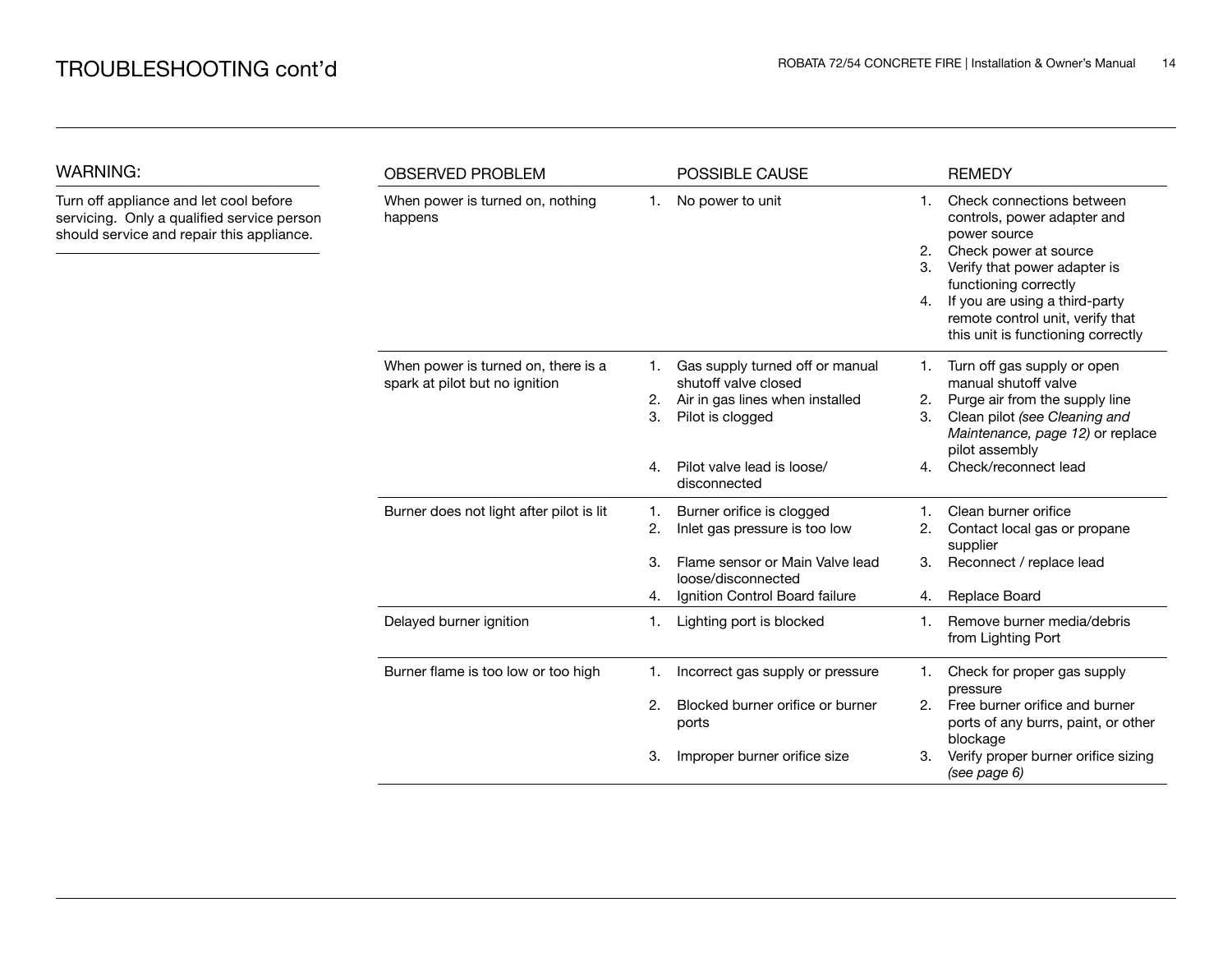|    |                                      | Natural Gas                                | Propane            |
|----|--------------------------------------|--------------------------------------------|--------------------|
| 1  | <b>Pilot Cover</b>                   | <b>I IN-FPC</b>                            | same               |
| 1a | Pilot Shroud                         | LIN-EPC                                    | same               |
| 2  | LIN-(36 or 48) Burner Tube           | $LIN-(36$ or 48)-ASSY                      | same               |
| 2a | Air Shutter                          |                                            |                    |
| 3  | Orifice                              | FIT-ORI-(26 or 18)                         | FIT-ORI-(37 or 43) |
| 4  | Media Tray                           | LIN-(36 or 48)-ASSY-A                      | same               |
| 5  | <b>Burner Tray</b>                   | LIN-(36 or 48)-ASSY-B                      | same               |
| 6  | <b>Control Box Brackets</b>          | LIN-(36 or 48)-ASSY-C                      | same               |
| 7  | <b>Pilot Assembly</b>                | PII-F-410                                  | PIL-E-410LP        |
| 8  | Control Box                          | see drawing p. 16                          | same               |
| 9  | <b>Flex Connector</b>                | CON-SS-5MM-24                              | same               |
| 10 | Burner Media (not shown)             | <b>Crushed Glass</b>                       | Lava Pebbles       |
| 11 | Topping Media (not shown)            | Various                                    | Various            |
| 12 | Fabric Cover (not shown)             | COV-ROB(54 or 72)-LC                       | same               |
| 13 | Metal Top and Cover                  | see p. 3                                   | same               |
| 14 | Concrete Vessel (not shown)          | ROB54-(colour code)<br>ROB72-(colour code) | same               |
| 15 | Power Adapter 120V-NA<br>(not shown) | F-POW-24VAC                                | same               |

WARNING: Failure to position parts in accordance with diagrams or failure to use parts specifically approved for this appliance may result in property damage or personal injury.

REPLACEMENT PARTS ARE AVAILABLE FROM PALOFORM

![](_page_14_Figure_5.jpeg)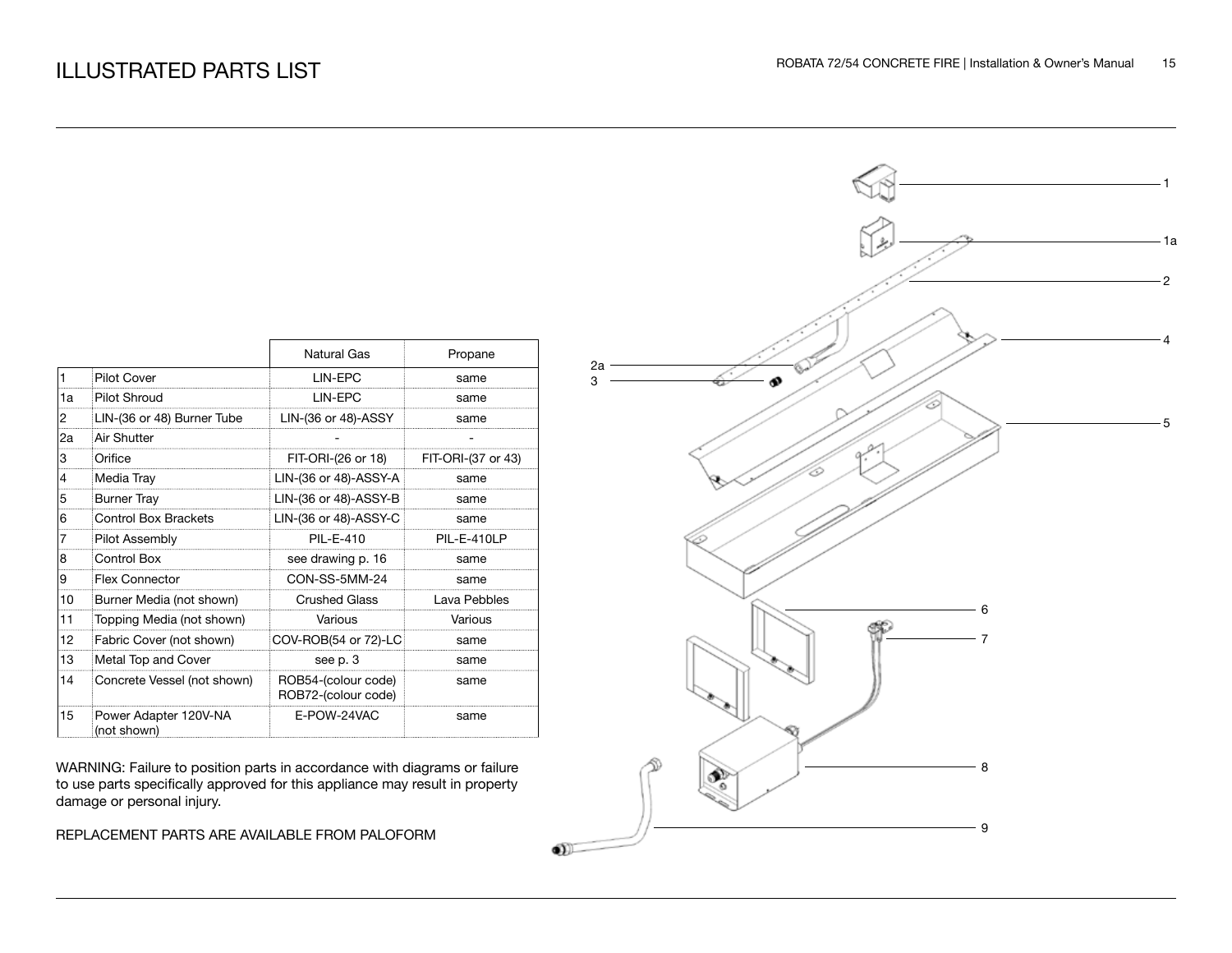|    |                                | Natural Gas            | Propane           |
|----|--------------------------------|------------------------|-------------------|
|    | <b>CIR Control Box Cover</b>   | CIR-E-BOX              | same              |
| 1a | <b>CIR Control Box Housing</b> | CIR-E-BOX              | same              |
| 2  | Dual Solenoid Valve            | E-VAL-BASO             | w/ LP reg. spring |
| 3  | 3/8"x1-1/2" - Nipple           |                        |                   |
| 4  | 3/8" Bulkhead Union            |                        |                   |
| 5  | 3/8" Union                     |                        |                   |
| 6  | <b>Pilot Assembly</b>          | PII-F-410              | PIL-E-410LP       |
| 7  | Shrink-fit Cord Grip           |                        |                   |
| 8  | Ignition Control Board         | E-BOARD-CC9            | same              |
| 9  | 3/8" Flare Adapter             |                        |                   |
| 10 | 3/8" Close Nipple              |                        |                   |
| 11 | <b>Barrel Connector</b>        | part of wiring harness |                   |
| 12 | Wiring Harness (not shown)     | F-WIR-KIT              | same              |

![](_page_15_Figure_3.jpeg)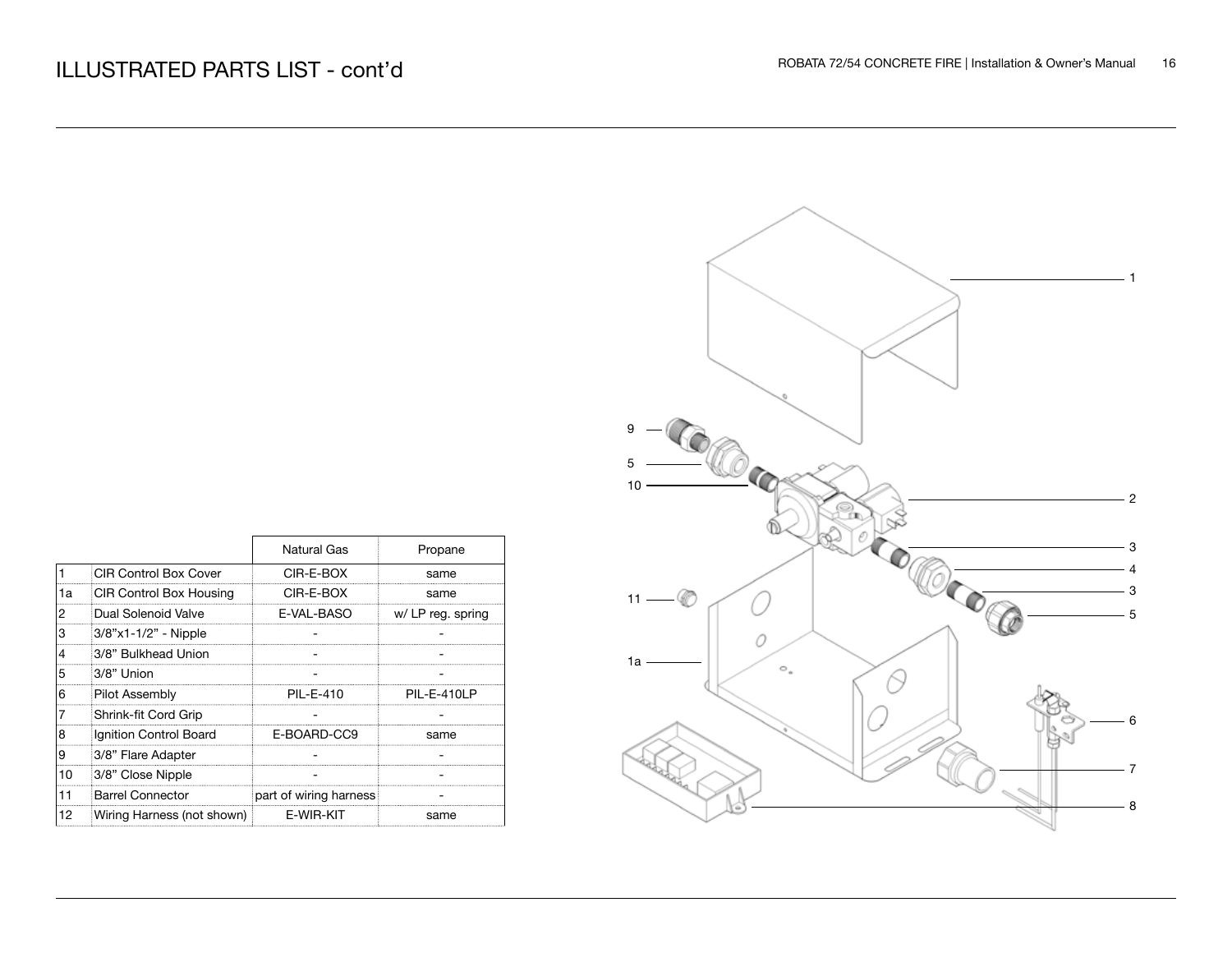![](_page_16_Figure_2.jpeg)

IGNITION CONTROL BOARD: E-BOARD-CC9